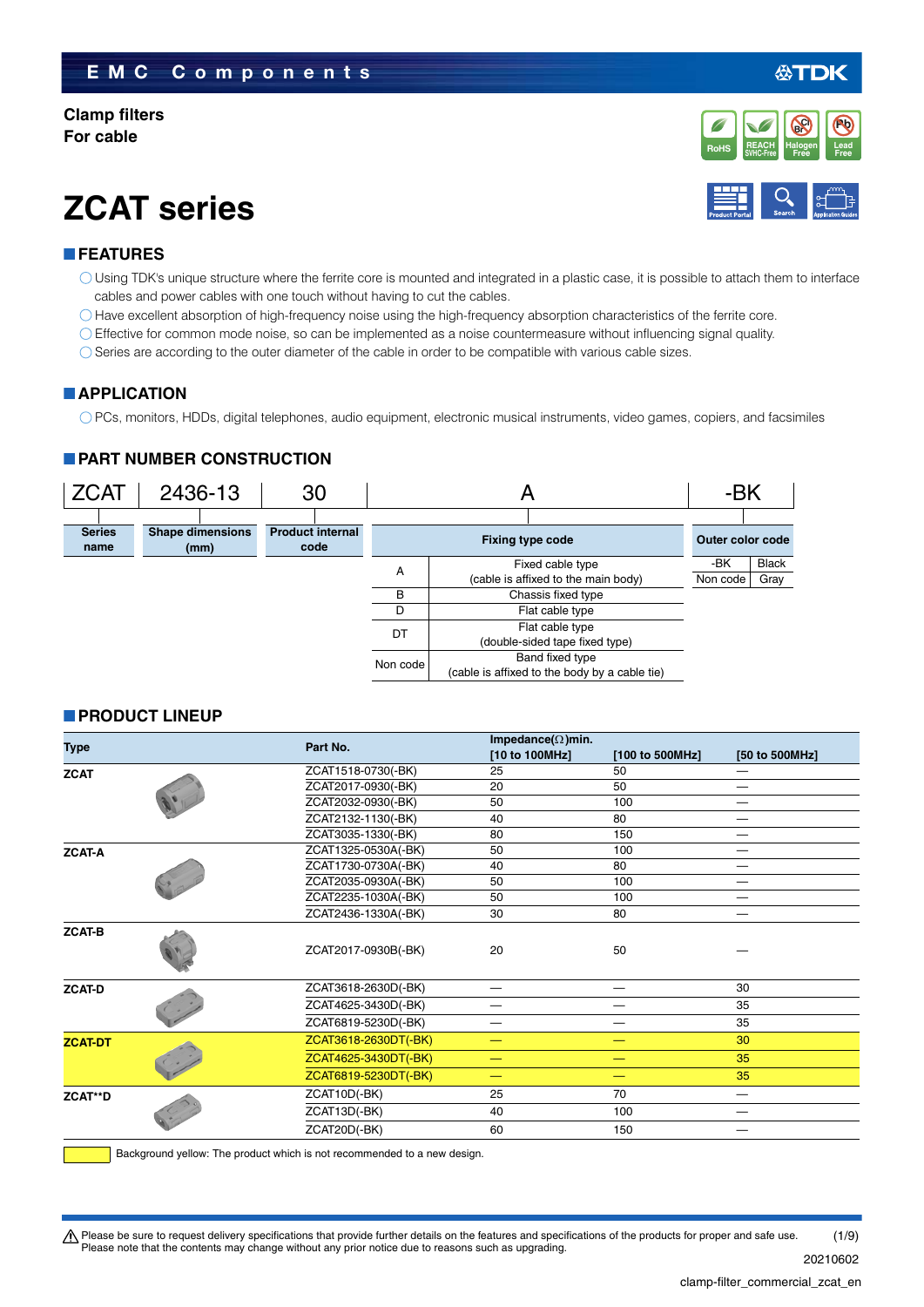# **ZCAT type**

#### **CHARACTERISTICS SPECIFICATION TABLE**

|                |                 |                           | <b>Operating</b><br>temperature range | Individual weight |
|----------------|-----------------|---------------------------|---------------------------------------|-------------------|
| [10 to 100MHz] | [100 to 500MHz] | [50 to 500MHz]            | (°C)                                  | $\mathbf{q}$      |
| 25             | 50              |                           |                                       |                   |
| 20             | 50              |                           |                                       |                   |
| 50             | 100             |                           | $-40$ to 85                           | 2.                |
| 40             | 80              |                           |                                       | 22                |
| 80             | 150             |                           |                                       | 62                |
|                |                 | Impedance( $\Omega$ )min. |                                       |                   |

A cable tie is included when shipped.

• Test conditions: When passing through an impedance meter (unloaded) ø1mm copper cable

#### **IMPEDANCE VS. FREQUENCY CHARACTERISTICS**



#### **SHAPE & DIMENSIONS**



| Part No.            |          | Dimensions (mm) |          | Applicable cable |                     |
|---------------------|----------|-----------------|----------|------------------|---------------------|
|                     | A        | в               | с        | D                | outer diameter      |
| ZCAT1518-0730(-BK)* | $22+1$   | $18 + 1$        | 7±1      | $15 + 1$         | 7max.               |
| ZCAT2017-0930(-BK)* | $21 + 1$ | $17 + 1$        | $9 + 1$  | $20+1$           | 9max.               |
| ZCAT2032-0930(-BK)* | $36 + 1$ | $32+1$          | $9 + 1$  | $19.5 + 1$       | 9 <sub>max</sub> .  |
| ZCAT2132-1130(-BK)* | $36+1$   | $32+1$          | $11 + 1$ | $20.5 + 1$       | 11 <sub>max</sub>   |
| ZCAT3035-1330(-BK)* | $39 + 1$ | $34+1$          | $13 + 1$ | $30+1$           | 13 <sub>max</sub> . |



### **INTERNAL CONSTRUCTION STRUCTURE OF THE CABLE TIE**



Please be sure to request delivery specifications that provide further details on the features and specifications of the products for proper and safe use.<br>Please note that the contents may change without any prior notice d (2/9)

20210602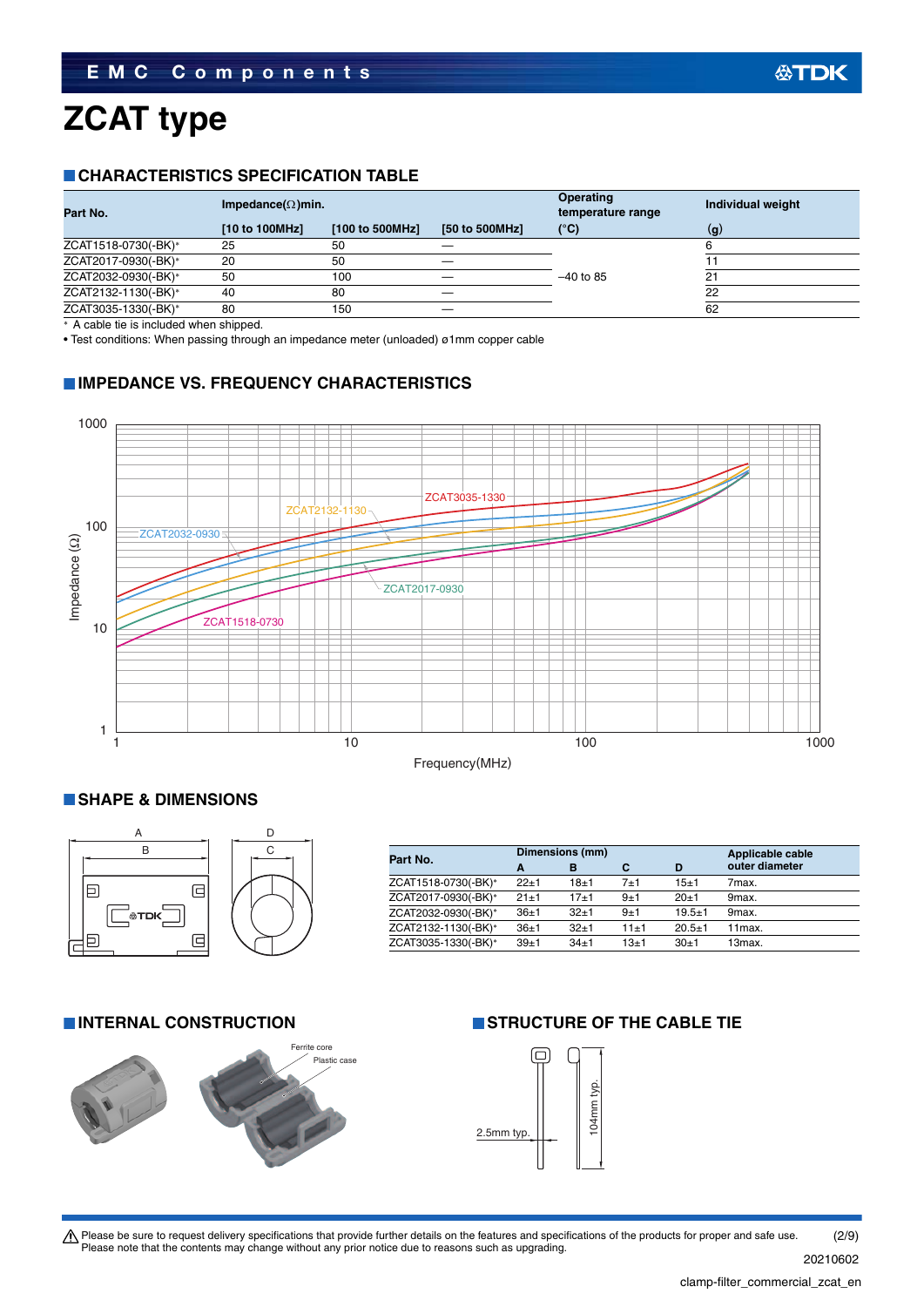# **ZCAT-A type**

#### **CHARACTERISTICS SPECIFICATION TABLE**

| Part No.            | Impedance( $\Omega$ )min. |                 |                | <b>Operating</b><br>temperature range | Individual weight |
|---------------------|---------------------------|-----------------|----------------|---------------------------------------|-------------------|
|                     | [10 to 100MHz]            | [100 to 500MHz] | [50 to 500MHz] | $(^{\circ}C)$                         | (g)               |
| ZCAT1325-0530A(-BK) | 50                        | 100             |                |                                       |                   |
| ZCAT1730-0730A(-BK) | 40                        | 80              |                |                                       |                   |
| ZCAT2035-0930A(-BK) | 50                        | 100             |                | $-40$ to 85                           | 2.                |
| ZCAT2235-1030A(-BK) | 50                        | 100             |                |                                       | 26                |
| ZCAT2436-1330A(-BK) | 30                        | 80              |                |                                       | 29                |
|                     |                           |                 |                |                                       |                   |

• Test conditions: When passing through an impedance meter (unloaded) ø1mm copper cable

#### **IMPEDANCE VS. FREQUENCY CHARACTERISTICS**



#### **SHAPE & DIMENSIONS**



| Part No.            |          | Dimensions (mm) |          | Applicable cable |              |                      |
|---------------------|----------|-----------------|----------|------------------|--------------|----------------------|
|                     | A        | в               | С        | D                | Е            | outer diameter       |
| ZCAT1325-0530A(-BK) | $25 + 1$ | $20 + 1$        | 5±1      | $12.8 \pm 1$     | $11.2 \pm 1$ | $3$ to $5(USB)$      |
| ZCAT1730-0730A(-BK) | $30+1$   | $23 + 1$        | 7±1      | $16.5 \pm 1$     | 15±1         | 4 to 7(USB/IEEE1394) |
| ZCAT2035-0930A(-BK) | $35 + 1$ | $28 + 1$        | 9±1      | $19.5 + 1$       | $17.4 + 1$   | 6 to 9               |
| ZCAT2235-1030A(-BK) | $35 + 1$ | $28 + 1$        | $10+1$   | $21.5 \pm 1$     | $20+1$       | 8 to 10              |
| ZCAT2436-1330A(-BK) | $36+1$   | $29+1$          | $13 + 1$ | $23.5 + 1$       | $22+1$       | 10 to 13             |

#### **INTERNAL CONSTRUCTION**



Please be sure to request delivery specifications that provide further details on the features and specifications of the products for proper and safe use.<br>Please note that the contents may change without any prior notice d (3/9)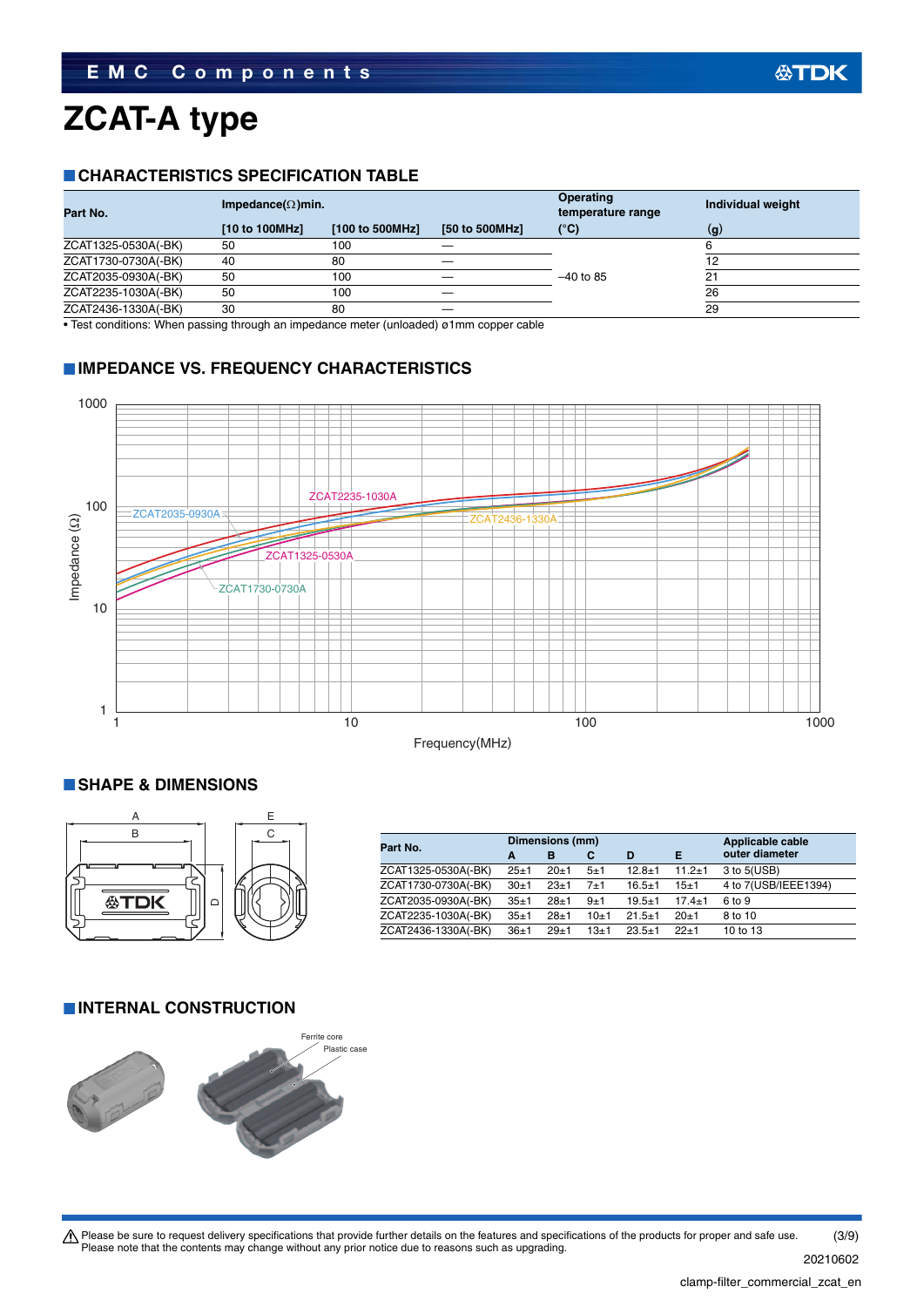### **ZCAT-B type**

#### **CHARACTERISTICS SPECIFICATION TABLE**

| Part No.            | Impedance( $\Omega$ )min. |                 |                                 | Operating<br>temperature range | Individual weight |
|---------------------|---------------------------|-----------------|---------------------------------|--------------------------------|-------------------|
|                     | [10 to 100MHz]            | [100 to 500MHz] | [50 to 500MHz]                  | $(^{\circ}C)$                  | (g)               |
| ZCAT2017-0930B(-BK) | 20                        | 50              | $\hspace{0.1mm}-\hspace{0.1mm}$ | $-40$ to 85                    |                   |
| $ -$                | .<br>.                    |                 | - - - -                         |                                |                   |

• Chassis fixed type attachment hole: ø4.8 to 4.9mm, Plate thickness: 0.5 to 2mm

#### **IMPEDANCE VS. FREQUENCY CHARACTERISTICS**



#### **SHAPE & DIMENSIONS**



**INTERNAL CONSTRUCTION** 



| Part No.                 | Dimensions (mm) |       | Applicable cable |      |                |
|--------------------------|-----------------|-------|------------------|------|----------------|
|                          |                 |       |                  |      | outer diameter |
| ZCAT2017-0930B(-BK) 21±1 | $17 + 1$        | $9+1$ | $20+1$           | (29) | 9max.          |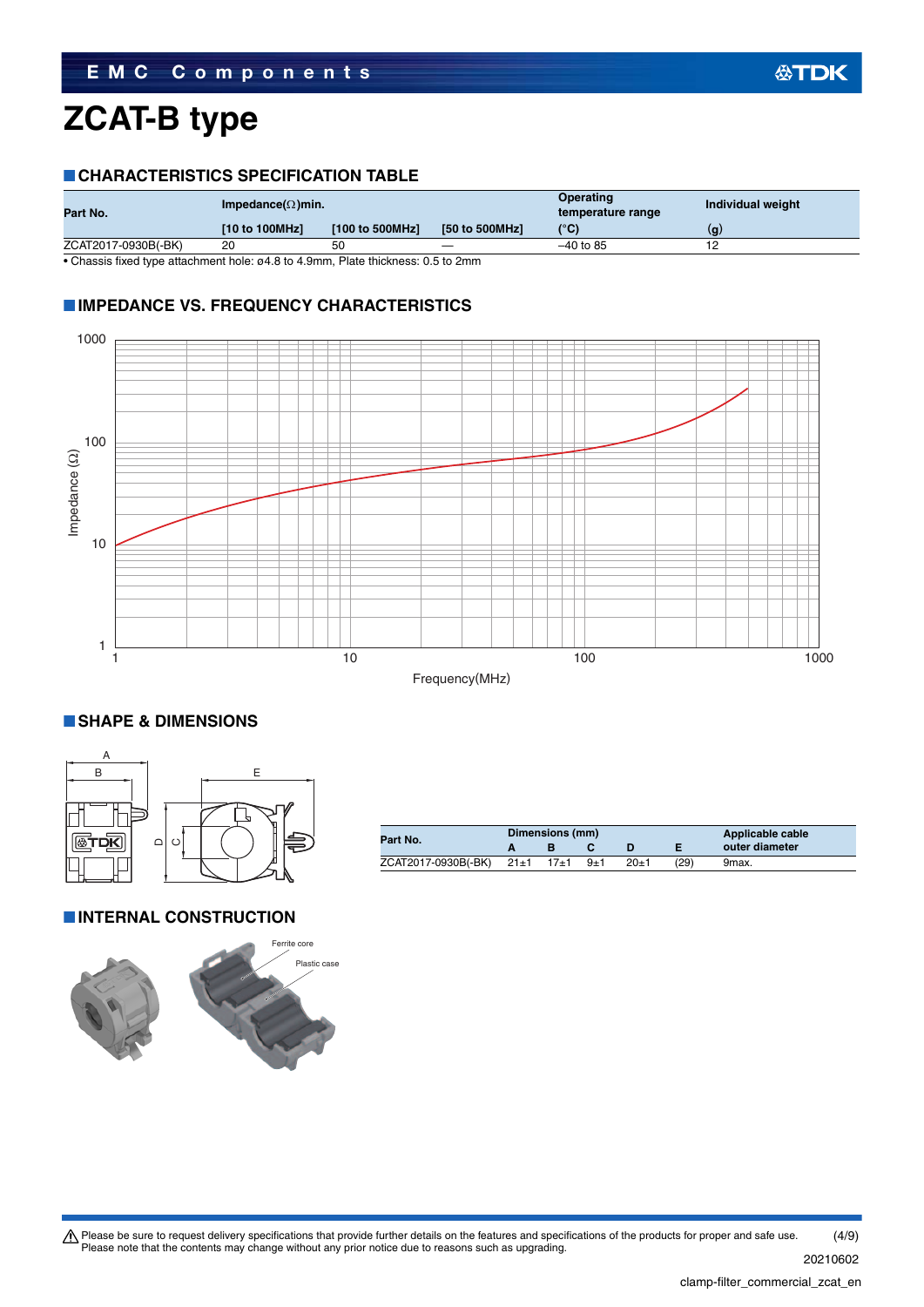### **ZCAT-D type**

#### **CHARACTERISTICS SPECIFICATION TABLE**

| Part No.            | Impedance( $\Omega$ )min. |                 |                | Operating<br>temperature range | Individual weight |
|---------------------|---------------------------|-----------------|----------------|--------------------------------|-------------------|
|                     | [10 to 100MHz]            | [100 to 500MHz] | [50 to 500MHz] | (°C)                           | (q)               |
| ZCAT3618-2630D(-BK) |                           |                 | 30             |                                |                   |
| ZCAT4625-3430D(-BK) |                           |                 | 35             | $-40$ to 85                    | 34                |
| ZCAT6819-5230D(-BK) |                           |                 | 35             |                                | 60                |

• Test conditions: When passing through an impedance meter (unloaded) ø1mm copper cable

#### **IMPEDANCE VS. FREQUENCY CHARACTERISTICS**



#### **SHAPE & DIMENSIONS**



|              |          | D                                        | outer diameter          |
|--------------|----------|------------------------------------------|-------------------------|
|              |          |                                          |                         |
| $35.5 \pm 1$ | $26 + 1$ | $11.5 \pm 1$                             | For 20 wires flat cable |
| $45.5 \pm 1$ | $34+1$   | $12 + 1$                                 | For 26 wires flat cable |
| $67.5 \pm 1$ | $52+1$   | $16 + 1$                                 | For 40 wires flat cable |
|              |          | $17.5 \pm 1$<br>$24.5 + 1$<br>$18.5 + 1$ |                         |

#### **INTERNAL CONSTRUCTION**



公TDK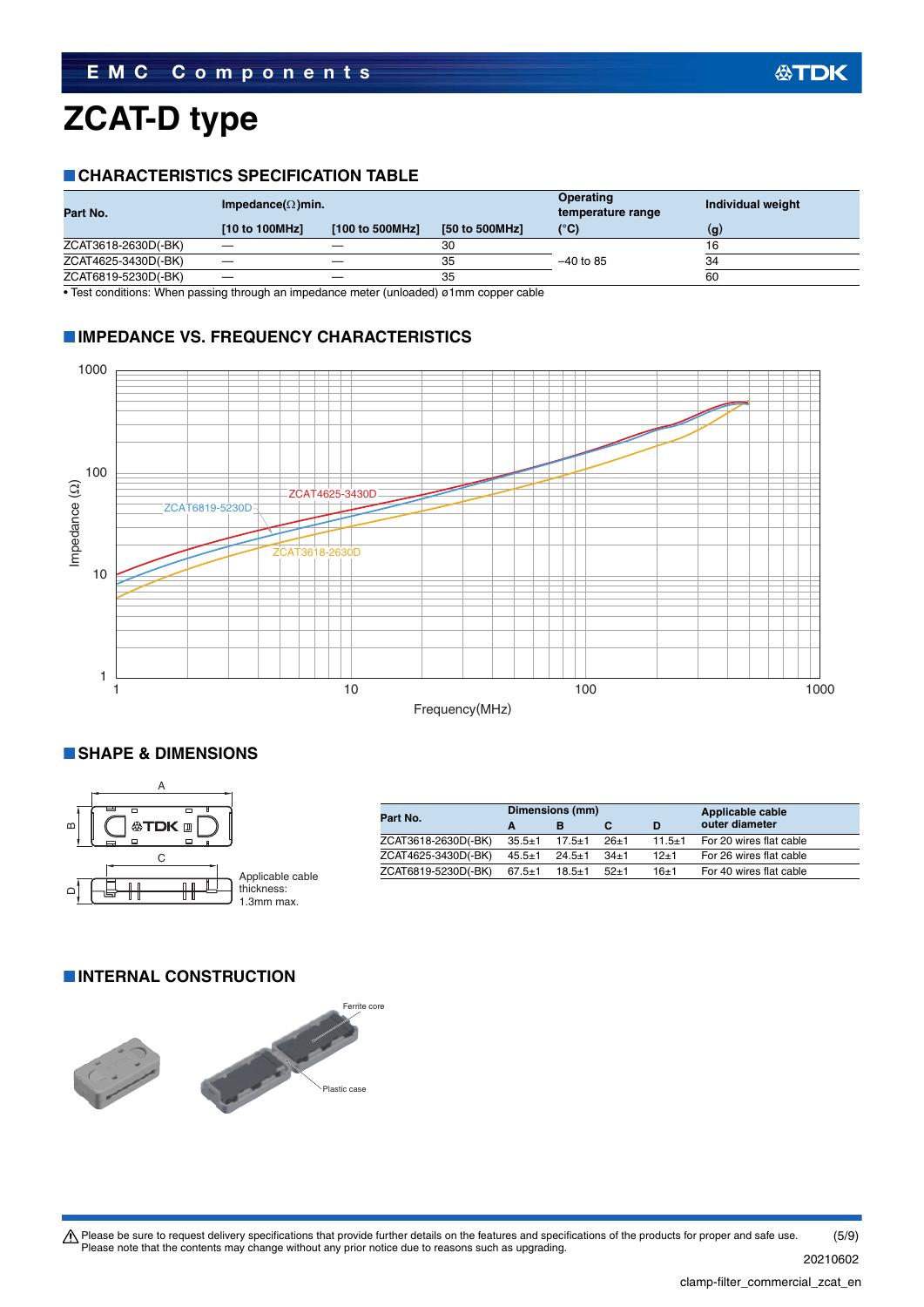#### **EMC Components**

### **ZCAT-DT type**

#### **CHARACTERISTICS SPECIFICATION TABLE**

| Part No.              | Impedance( $\Omega$ )min. |                 |                | <b>Operating</b><br>temperature range | Individual weight |
|-----------------------|---------------------------|-----------------|----------------|---------------------------------------|-------------------|
|                       | [10 to 100MHz]            | [100 to 500MHz] | [50 to 500MHz] | $(^{\circ}C)$                         | (g                |
| ZCAT3618-2630DT(-BK)* | __                        |                 | 30             |                                       | 16                |
| ZCAT4625-3430DT(-BK)* |                           |                 | 35             | $-40$ to 85                           | 34                |
| ZCAT6819-5230DT(-BK)* |                           |                 | 35             |                                       | 60                |
|                       |                           |                 |                |                                       |                   |

Double-sided tape fixed type (tape included when shipped).

• Test conditions: When passing through an impedance meter (unloaded) ø1mm copper cable

#### **IMPEDANCE VS. FREQUENCY CHARACTERISTICS**



#### **SHAPE & DIMENSIONS**



| Part No.              |              | Dimensions (mm) |        | Applicable cable |                         |
|-----------------------|--------------|-----------------|--------|------------------|-------------------------|
|                       | A            |                 |        | D                | outer diameter          |
| ZCAT3618-2630DT(-BK)* | $35.5 \pm 1$ | $17.5 \pm 1$    | $26+1$ | $12.5 + 1$       | For 20 wires flat cable |
| ZCAT4625-3430DT(-BK)* | $45.5 \pm 1$ | $24.5 \pm 1$    | $34+1$ | 13±1             | For 26 wires flat cable |
| ZCAT6819-5230DT(-BK)* | $67.5 \pm 1$ | $18.5 + 1$      | $52+1$ | $17 + 1$         | For 40 wires flat cable |

#### **INTERNAL CONSTRUCTION**



Please be sure to request delivery specifications that provide further details on the features and specifications of the products for proper and safe use.<br>Please note that the contents may change without any prior notice d (6/9)

**公TDK**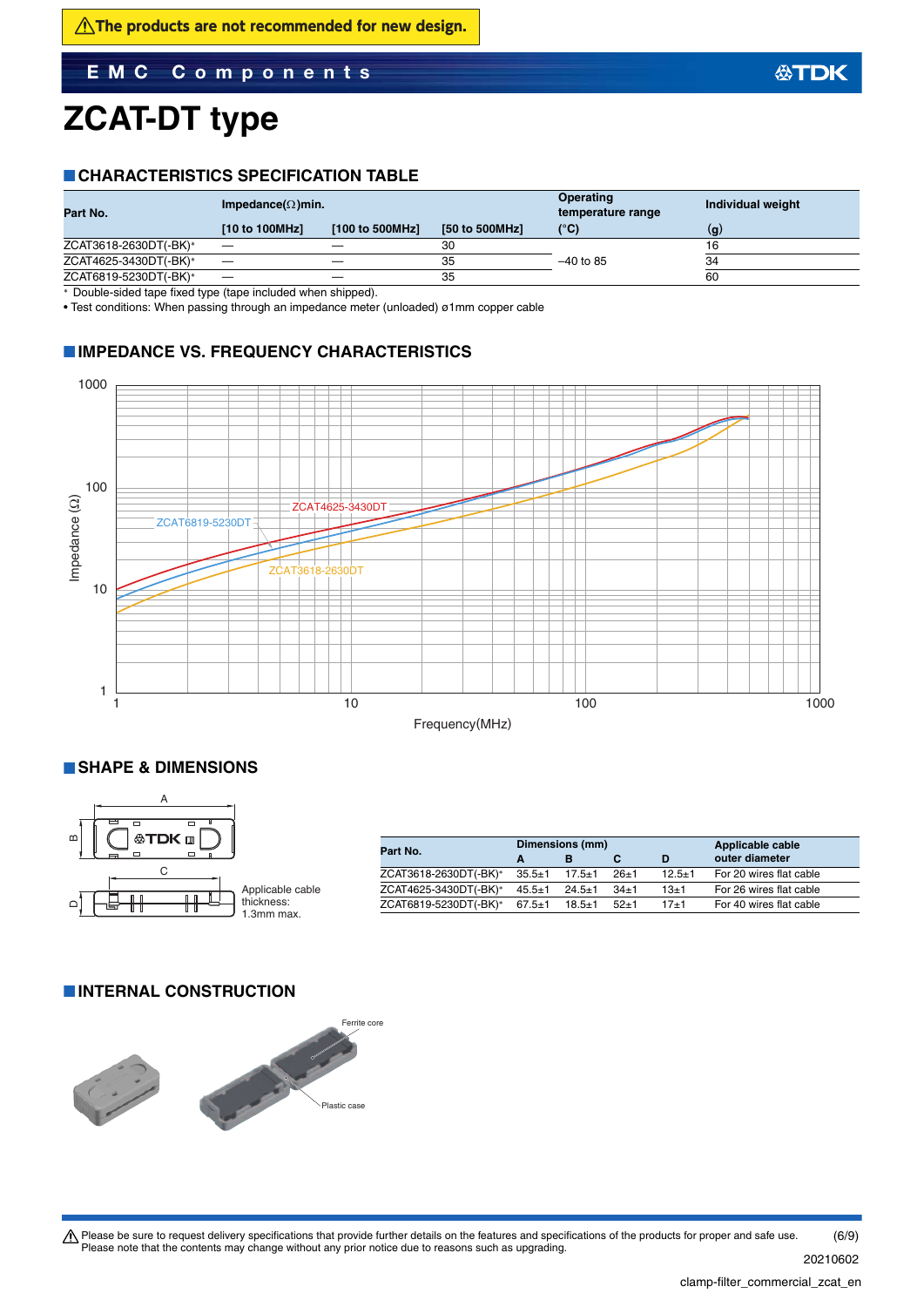# **ZCAT\*\*D type**

#### **CHARACTERISTICS SPECIFICATION TABLE**

| Part No.     | Impedance( $\Omega$ )min. |                 |                | <b>Operating</b><br>temperature range | Individual weight |
|--------------|---------------------------|-----------------|----------------|---------------------------------------|-------------------|
|              | [10 to 100MHz]            | [100 to 500MHz] | [50 to 500MHz] | $(^{\circ}C)$                         | (q)               |
| ZCAT10D(-BK) | 25                        | 70              |                |                                       |                   |
| ZCAT13D(-BK) | 40                        | 100             |                | $-40$ to 85                           |                   |
| ZCAT20D(-BK) | 60                        | 150             |                |                                       | 45                |

• Test conditions: When passing through an impedance meter (unloaded) ø1mm copper cable

#### **IMPEDANCE VS. FREQUENCY CHARACTERISTICS**



#### **SHAPE & DIMENSIONS**



| Part No.     |          | Dimensions (mm)         |        | Applicable cable |           |                |
|--------------|----------|-------------------------|--------|------------------|-----------|----------------|
|              |          | в                       |        | D                |           | outer diameter |
| ZCAT10D(-BK) | $27 + 1$ | $14.5 \pm 1$ 10 $\pm$ 1 |        | $4\pm1$          | $7 + 1$   | 4max.          |
| ZCAT13D(-BK) | $34+1$   | $20+1$                  | $13+1$ | $-5+1$           | $8.5 + 1$ | 5max.          |
| ZCAT20D(-BK) | $35 + 1$ | $30+1$                  | $20+1$ | $5 + 1$          | $15 + 1$  | 5max.          |

#### **INTERNAL CONSTRUCTION**

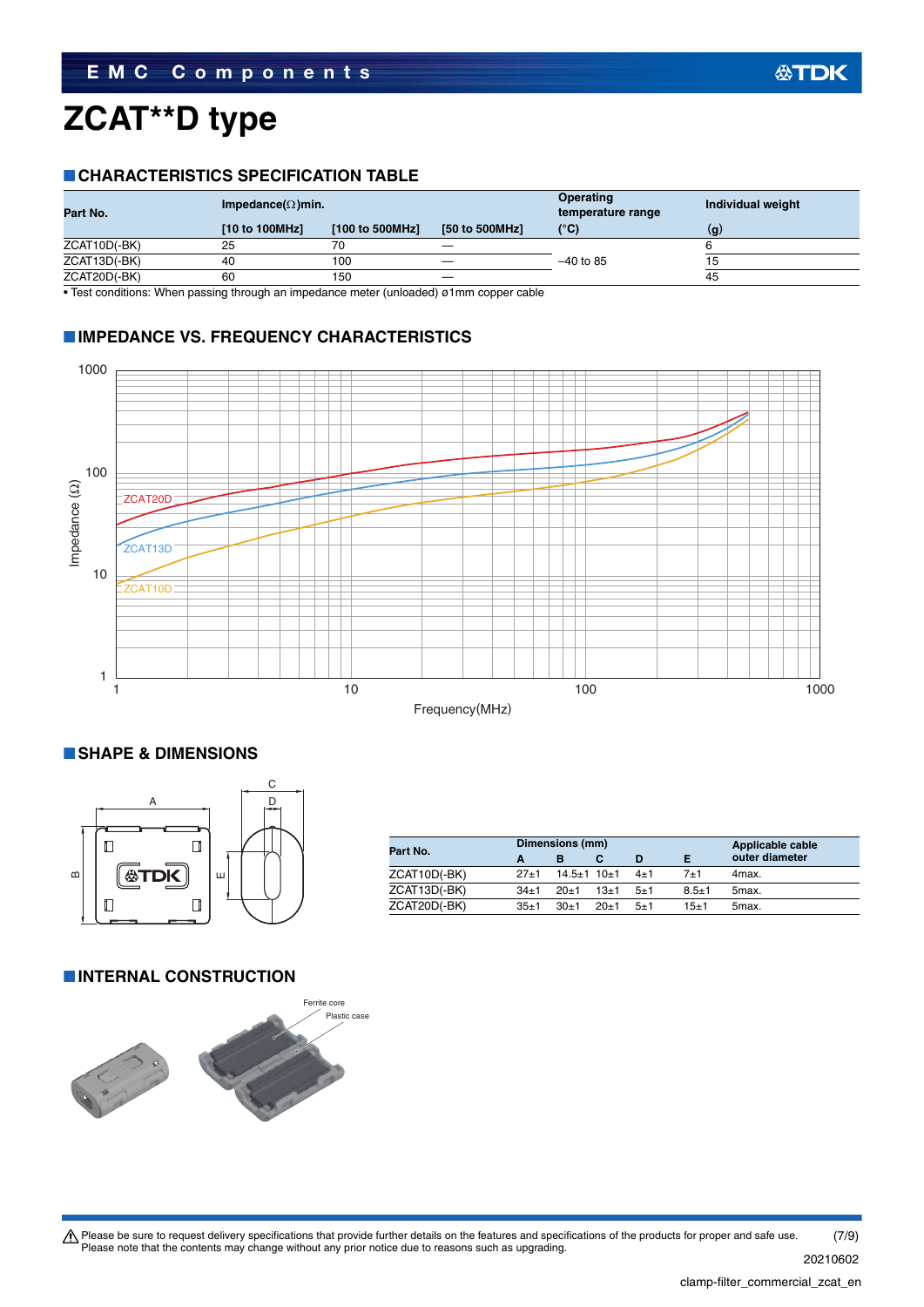### **ZCAT series**

#### **OUTER BOX SIZE, PACKAGE QUANTITY**

| <b>Type</b>    |                     | Part No.             | <b>Number of</b><br>products | Number of<br>interior trays | Package<br>quantity | Outer box size |
|----------------|---------------------|----------------------|------------------------------|-----------------------------|---------------------|----------------|
|                |                     |                      | (pieces/trays)               | (trays/box)                 | (pieces/box)        |                |
| <b>ZCAT</b>    |                     | ZCAT1518-0730(-BK)   | 112                          | 8                           | 896                 | 490×350×220    |
|                |                     | ZCAT2017-0930(-BK)   | 80                           | 8                           | 640                 | 490×350×220    |
|                |                     | ZCAT2032-0930(-BK)   | 60                           | 7                           | 420                 | 490×350×220    |
|                |                     | ZCAT2132-1130(-BK)   | 60                           | 8                           | 480                 | 490×350×220    |
|                |                     | ZCAT3035-1330(-BK)   | 40                           | 5                           | 200                 | 490×350×220    |
| <b>ZCAT-A</b>  |                     | ZCAT1325-0530A(-BK)  | 112                          | 12                          | 1.344               | 490×350×220    |
|                |                     | ZCAT1730-0730A(-BK)  | 84                           | 10                          | 840                 | 490×350×220    |
|                |                     | ZCAT2035-0930A(-BK)  | 60                           | 8                           | 480                 | 490×350×220    |
|                |                     | ZCAT2235-1030A(-BK)  | 50                           | 8                           | 400                 | 490×350×220    |
|                |                     | ZCAT2436-1330A(-BK)  | 50                           | 8                           | 400                 | 490×350×220    |
| <b>ZCAT-B</b>  | ZCAT2017-0930B(-BK) |                      | 70                           | 5                           | 350                 | 385x331x216    |
| <b>ZCAT-D</b>  |                     | ZCAT3618-2630D(-BK)  | 80                           | 6                           | 480                 | 395×250×225    |
|                |                     | ZCAT4625-3430D(-BK)  | 40                           | 6                           | 240                 | 395×250×225    |
|                |                     | ZCAT6819-5230D(-BK)  | 20                           | 8                           | 160                 | 395×250×225    |
| <b>ZCAT-DT</b> |                     | ZCAT3618-2630DT(-BK) | 80                           | 6                           | 480                 | 395×250×225    |
|                |                     | ZCAT4625-3430DT(-BK) | 40                           | 6                           | 240                 | 395×250×225    |
|                |                     | ZCAT6819-5230DT(-BK) | 20                           | 8                           | 160                 | 395×250×225    |
| ZCAT**D        |                     | ZCAT10D(-BK)         | 77                           | 10                          | 770                 | 490×350×220    |
|                |                     | ZCAT13D(-BK)         | 50                           | 9                           | 450                 | 490×350×220    |
|                |                     | ZCAT20D(-BK)         | 40                           | $\overline{7}$              | 280                 | 490×350×220    |

Background yellow: The product which is not recommended to a new design.

Please be sure to request delivery specifications that provide further details on the features and specifications of the products for proper and safe use.<br>Please note that the contents may change without any prior notice d (8/9)